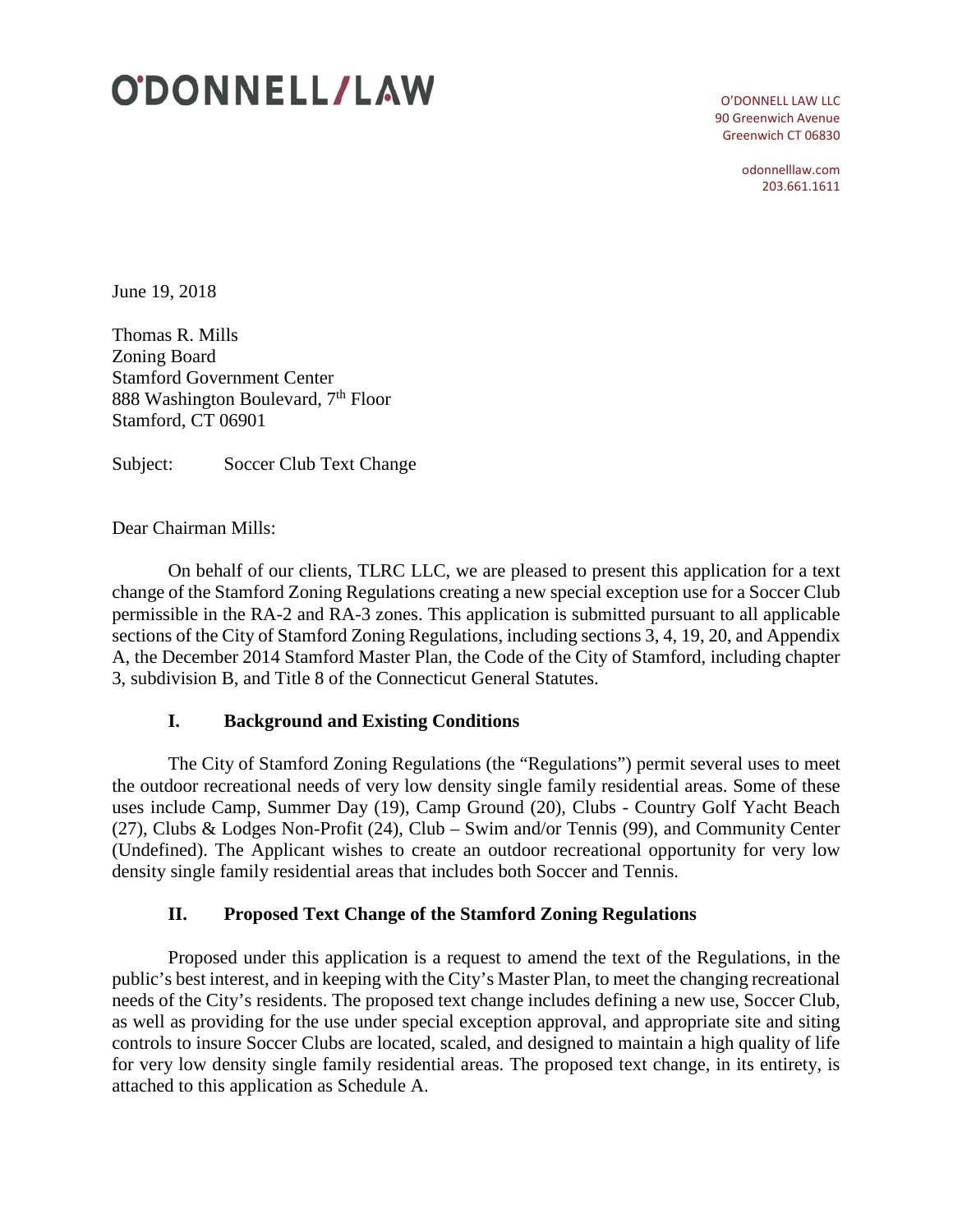Proposed Soccer Club Definition:

**94.95 Soccer Club:** Any place, area, or tract of land, owned or leased by an IRS approved  $501(c)(3)$  charitable organization promoting health and wellbeing, used for the purpose of soccer training and contests, the principal facilities of which shall include soccer fields, field houses, and indoor training areas, and which may maintain and operate on the same premises tennis courts and such accessory facilities usually provided by a soccer club. For-Profit entities may lease and sublease the Soccer Club facilities from an IRS approved 501(c)(3) charitable organization.

Special Exception uses are generally considered to be compatible with surrounding uses but require additional regulation to address off-site impacts. *Barberino Realty & Dev. Corp. v. Planning & Zoning Comm'n of Town of Farmington*, 222 Conn. 607, 612 (1992). Zoning regulations enabling special exception uses must contain standards for approval. *Powers v. Common Council of City of Danbury*, 154 Conn. 156, 161 (1966). Special exception regulations must also include conditions necessary to protect the public health and safety. *Conn. Gen Stat. 8- 2* (2018). To provide the City's Zoning Board of Appeals with appropriate standards and conditions to evaluate specific sites for use as a Soccer Club, and to provide appropriate conditions to protect the public welfare, the applicant adopts the existing standards section 3.2(a) and proposes additional conditions regulating density and bulk, screening, traffic, lighting, and acoustics. Certain accessory structures and uses have been prohibited in an effort to mitigate impacts and retain the very low density residential character of the RA-2 and RA-3 zones. In addition, the applicant made an extensive public outreach effort in North Stamford to identify neighborhood specific concerns. Finally, the applicant considered comments in regard to quality of life impacts made during recent text change applications to inform these conditions.

Additional text proposed to section 19(3.2):

**(f) Soccer Club Use**. The Zoning Board of Appeals may by special exception permit the establishment of a Soccer Club use in accordance with APPENDIX A - LAND USE SCHEDULE, applicable standards for special exceptions provided for in these regulations, and the additional standards set forth below:

- **1.** No parcel of land to be used for the above described purposes shall be less than fourteen (14) acres in area.
- **2.** Floor Area Ratio: the total gross floor area of all uses contained within buildings, including residential use and parking structures, divided by the area of the lot shall not exceed the following standards: RA-3 and RA-2 Districts 0.05;
- **3.** Ground Coverage: the total percentage of a lot occupied by buildings, parking areas, driveways, walkways, patios, terraces and other impervious surface areas shall not exceed the following standards: RA-3 and RA-2 Districts 25%;
- **4.** Building Area (Coverage): the total percentage of a lot occupied by buildings shall not exceed the following standards: RA-3 and RA-2 Districts 5%;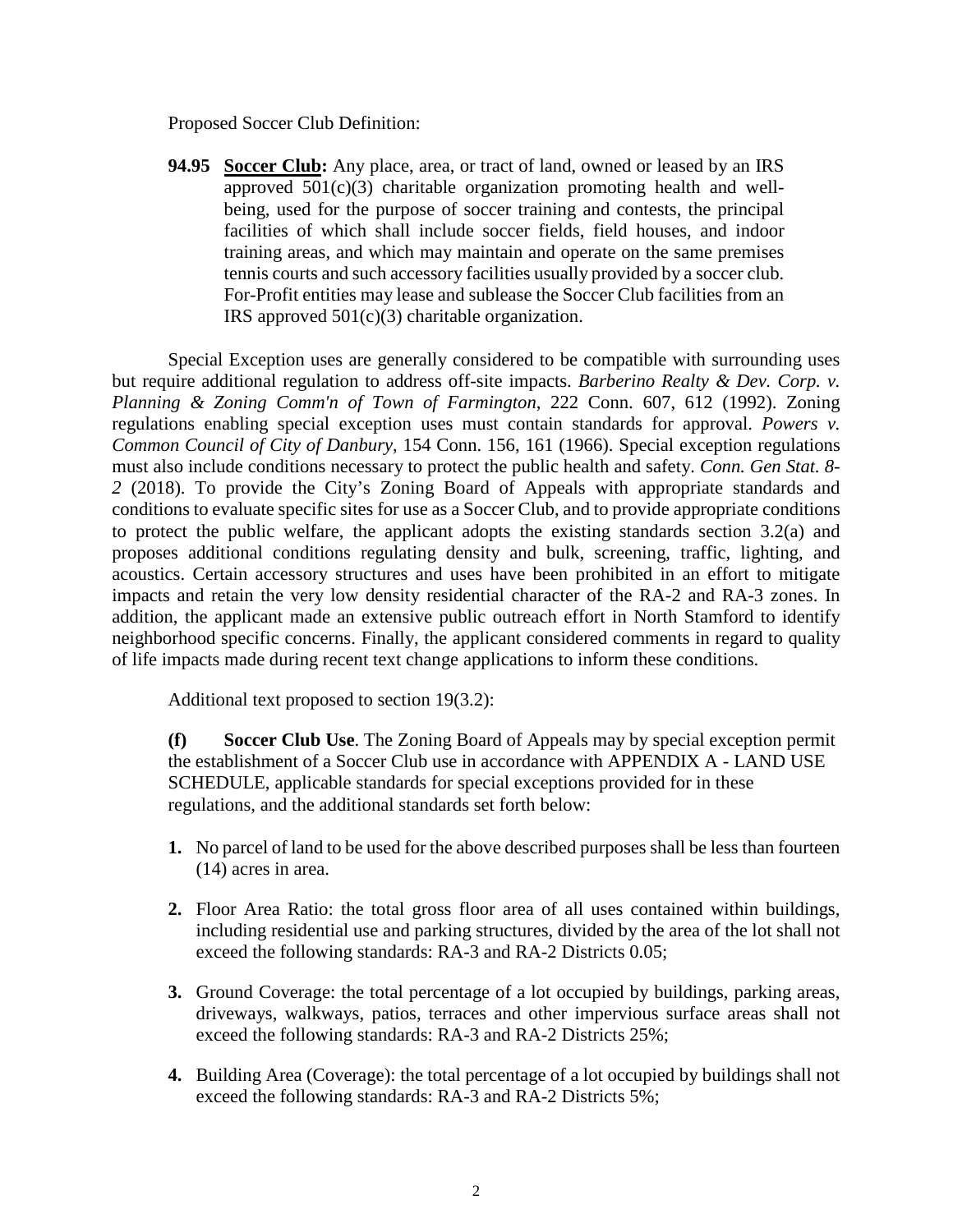- **5.** Any building whether principal or accessory and any lounging area or other area designed for active use shall be not less than one hundred feet (100') from the nearest property line of abutting residential property, and no part of any parking area shall be less than fifty feet (50') from any such property line.
- **6.** The minimum front yard distance shall be governed by the Regulations applicable to the district or districts wherein such use is to be located.
- **7.** There shall be at least thirty (30) off-street parking spaces for each soccer field, three (3) off-street parking spaces for each tennis court, one (1) off-street parking space for each 300 square-feet of indoor training area, three (3) off-street parking spaces for each 1,000 square-feet of office area, and one (1) off-street parking space for the maximum number of employees proposed at the site at one time.
- **8.** All exterior lighting fixtures shall be fully shielded, and lights shall be so designed and located such that their beams are not directed into residential areas or into the public highway in a manner resulting in an intensity of lighting as measured by a light meter with a cosine corrector exceeding one-tenth  $(0.1)$  of a footcandle at all property lines. No exterior flashing, strobe, or search lights are permitted.
- **9.** A Soccer Club shall comply with the City of Stamford Code of Ordinances section 164-5, Noise levels, notwithstanding any exemptions permitted by section 164-  $5(E)(7)$ .
- **10.** There shall be no loudspeakers, outdoor public-address system, or other outdoor sound amplification devices permitted on the premises.
- **11.** Where a Soccer Club leases to for-profit entities, it shall provide reduced cost access to facilities and programs to residents of the neighborhood designated in the Stamford Master Plan in which the Soccer Club is located to provide for the recreational needs of the neighborhood.
- **12.** There shall be no restaurant, café, or other permanent or temporary concession stand, food-truck, or snack bar permitted on the premises.
- **13.** There shall be no tournaments permitted on the premises.
- **14.** There shall be no temporary or seasonal outdoor field or court enclosures, bubbles, tents or domes permitted on the premises.
- **15.** The Zoning Board of Appeals may impose any other reasonable conditions with regard to the operation of a Soccer Club in keeping with section 3.2(b) of these Regulations.
- **16.** All records necessary to permit checking for compliance with these Regulations shall be made available to the Zoning Enforcement Officer on request.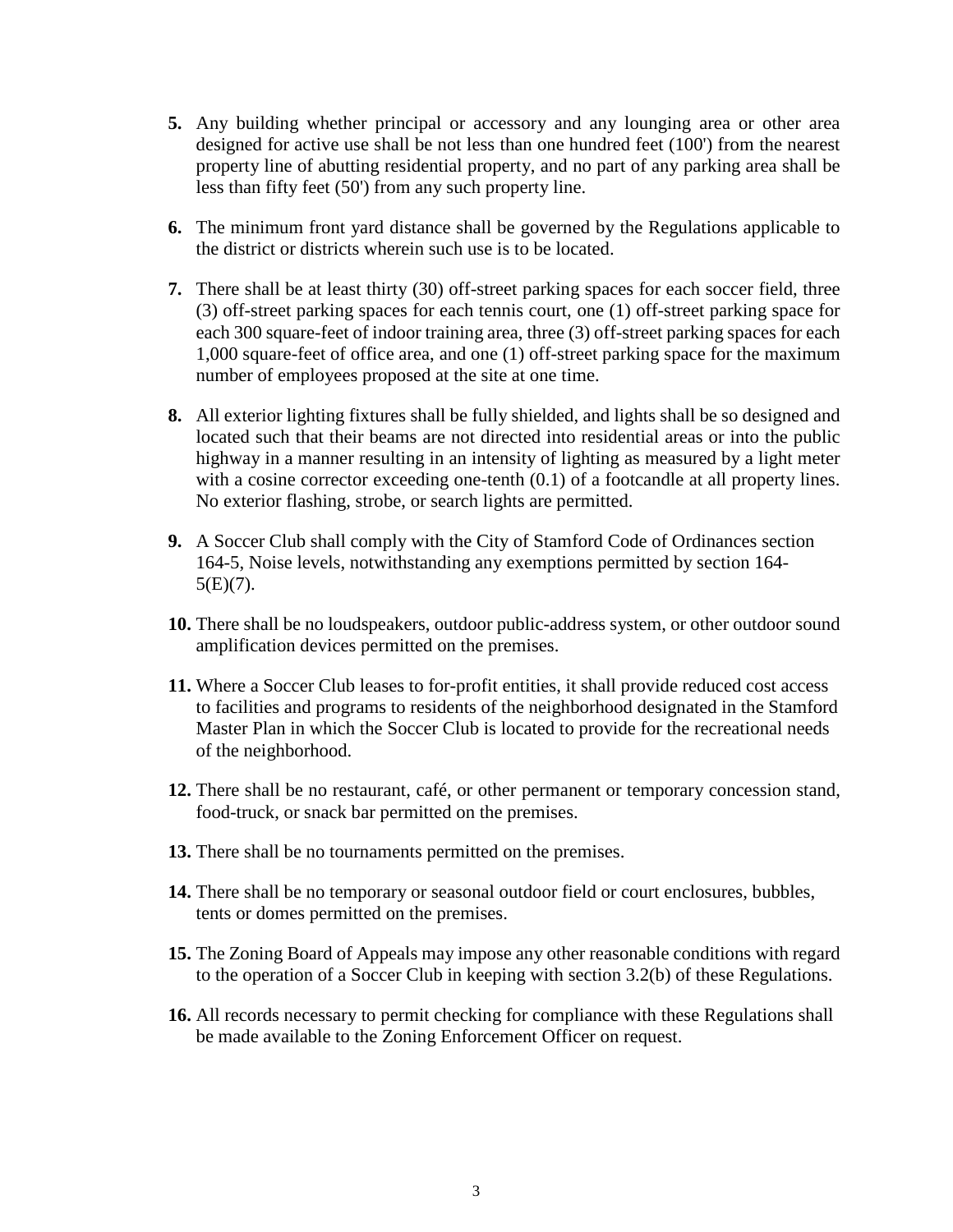#### Ш. **Impact Analysis**

During the comprehensive preapplication process land use staff requested the applicant consider the text change in light of the Development Review Guidelines (DRG) and provide information on areas of the City impacted by the text change. In response the applicant prepared comparative use and bulk analyses, a comparative DRG outline, a map of the zones and areas of the City impacted by the proposed text change attached as Schedule B, a preliminary analysis of all properties that could become eligible for Soccer Club use in their current configuration, and a Soccer Club concept plan attached as Schedule C.

## a. Comparative Use Analysis

Because Swim or Tennis Club appears to be most analogous to Soccer Club, analysis of Soccer Club use is provided in relation to Swim or Tennis Club.

| <b>Comparative Use Analysis</b>         |                                                   |                                                    |  |
|-----------------------------------------|---------------------------------------------------|----------------------------------------------------|--|
|                                         | <b>Swim or Tennis Club</b>                        | <b>Soccer Club</b>                                 |  |
| <b>Permitted Zones</b>                  | R-7.5, R-10, R-20, R-A1,                          |                                                    |  |
|                                         | R-A2, RA-3                                        | RA-2, RA-3                                         |  |
|                                         | Membership-Based, Not-                            |                                                    |  |
| <b>Primary Use:</b>                     | for-Profit, Two-Sport                             | Not-For-Profit, Two-<br><b>Sport Athletic Club</b> |  |
|                                         | <b>Athletic Club</b>                              |                                                    |  |
| <b>Accessory Use:</b>                   |                                                   |                                                    |  |
| <b>Primary Facilities:</b>              | <b>Swimming Pools and</b><br><b>Tennis Courts</b> | Soccer Fields, Field                               |  |
|                                         |                                                   | Houses, Indoor Training                            |  |
|                                         |                                                   | Areas                                              |  |
| <b>Accessory Facilities</b>             | <b>Typical Accessory</b><br><b>Facilities</b>     | <b>Tennis Courts and</b>                           |  |
|                                         |                                                   | <b>Typical Accessory</b>                           |  |
|                                         |                                                   | <b>Facilities</b>                                  |  |
|                                         |                                                   | <b>Food and Drink</b>                              |  |
| <b>Prohibited</b><br><b>Facilities:</b> | Bowling Alleys, Non-                              | Concessions, Outdoor                               |  |
|                                         | <b>Employee Over-Night</b>                        | Sound Amplification,                               |  |
|                                         | <b>Accommodations</b>                             | <b>Seasonal Field</b>                              |  |
|                                         |                                                   | Enclosures.                                        |  |
| <b>Prohibited Uses:</b>                 | <b>Facility Rental on Term</b>                    |                                                    |  |
|                                         | or Event Basis, Sale of                           | Tournaments                                        |  |
|                                         | <b>Alcoholic Beverages</b>                        |                                                    |  |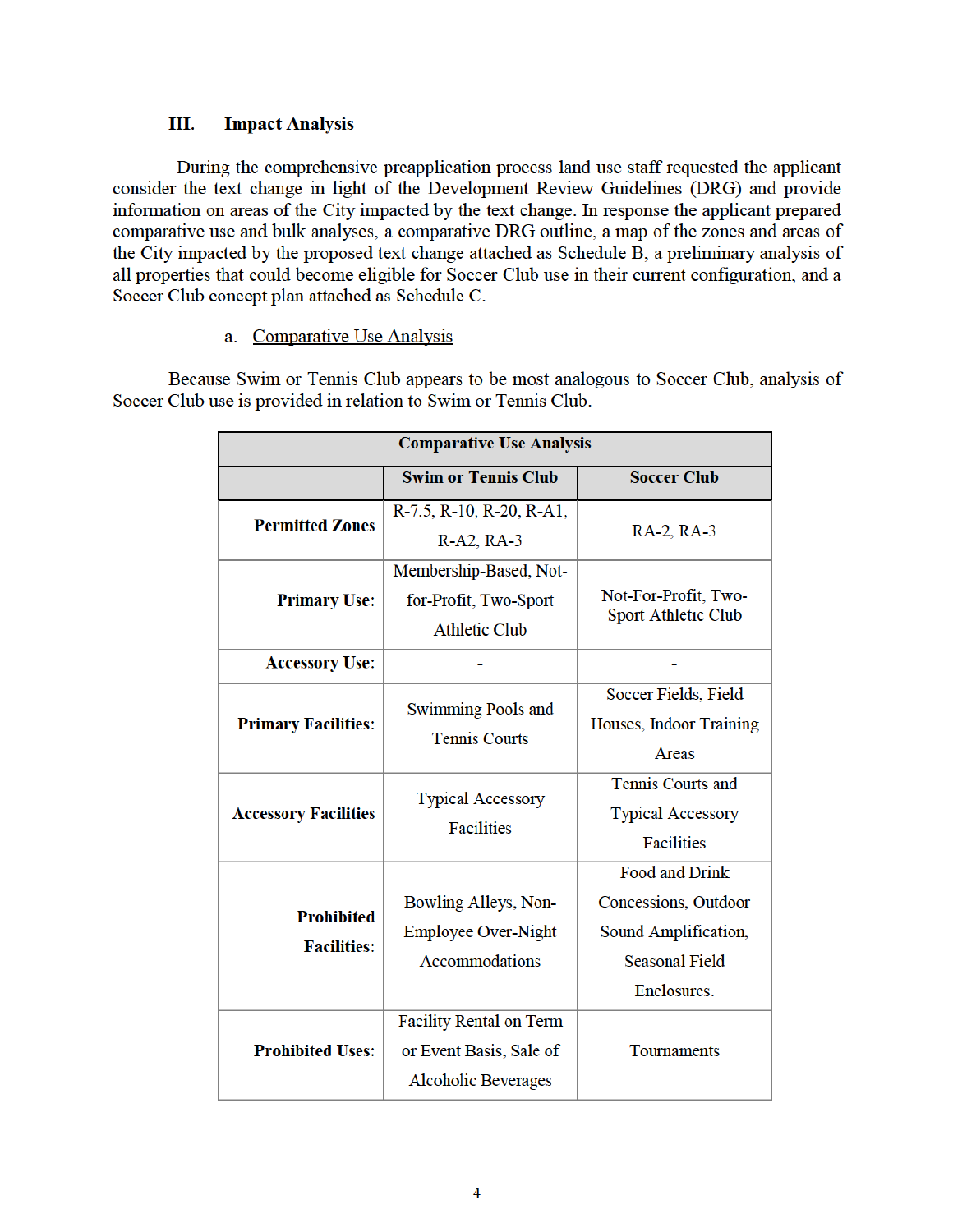## b. Comparative Bulk Analysis

Because Swim or Tennis Club appears to be most analogous to Soccer Club, analysis of Soccer Club bulk regulations is provided in relation to Swim or Tennis Club.

| <b>Comparative Bulk Analysis</b>                            |                                                                                                                                                                                                                                |                                                                                                                                                                                                                      |  |
|-------------------------------------------------------------|--------------------------------------------------------------------------------------------------------------------------------------------------------------------------------------------------------------------------------|----------------------------------------------------------------------------------------------------------------------------------------------------------------------------------------------------------------------|--|
|                                                             | <b>Swim or Tennis Club</b>                                                                                                                                                                                                     | <b>Soccer Club</b>                                                                                                                                                                                                   |  |
| <b>Lot Area:</b>                                            | The greater of 5.0 acres<br>or twice the minimum lot<br>size of the zone in which<br>the use is located.*                                                                                                                      | 14.0 acres                                                                                                                                                                                                           |  |
| <b>Front Yard:</b>                                          | The greater of the<br>requirements of the zone<br>or the requirements of the<br>zone plus 6 inches for<br>each foot of building<br>length to a maximum<br>required yard of twice the<br>requirements of the<br>zone. $\bullet$ | The greater of the<br>requirements of the zone<br>or the requirements of the<br>zone plus 6 inches for<br>each foot of building<br>length to a maximum<br>required yard of twice the<br>requirements of the<br>zone. |  |
| <b>Rear Yard:</b>                                           | The requirements of the<br>zone in which the use is<br>located. $\bullet$                                                                                                                                                      | The requirements of the<br>zone in which the use is<br>located.♦                                                                                                                                                     |  |
| <b>Side Yard:</b>                                           | The greater of the<br>requirements of the zone<br>or the requirements of the<br>zone plus 6 inches for<br>each foot of building<br>length to a maximum of<br>$40^\circ$ .                                                      | The greater of the<br>requirements of the zone<br>or the requirements of the<br>zone plus 6 inches for<br>each foot of building<br>length to a maximum of<br>$40^\circ$ .                                            |  |
| <b>Building/Use from</b><br><b>Residential Lot</b><br>Line: | $100$ ft                                                                                                                                                                                                                       | $100$ ft                                                                                                                                                                                                             |  |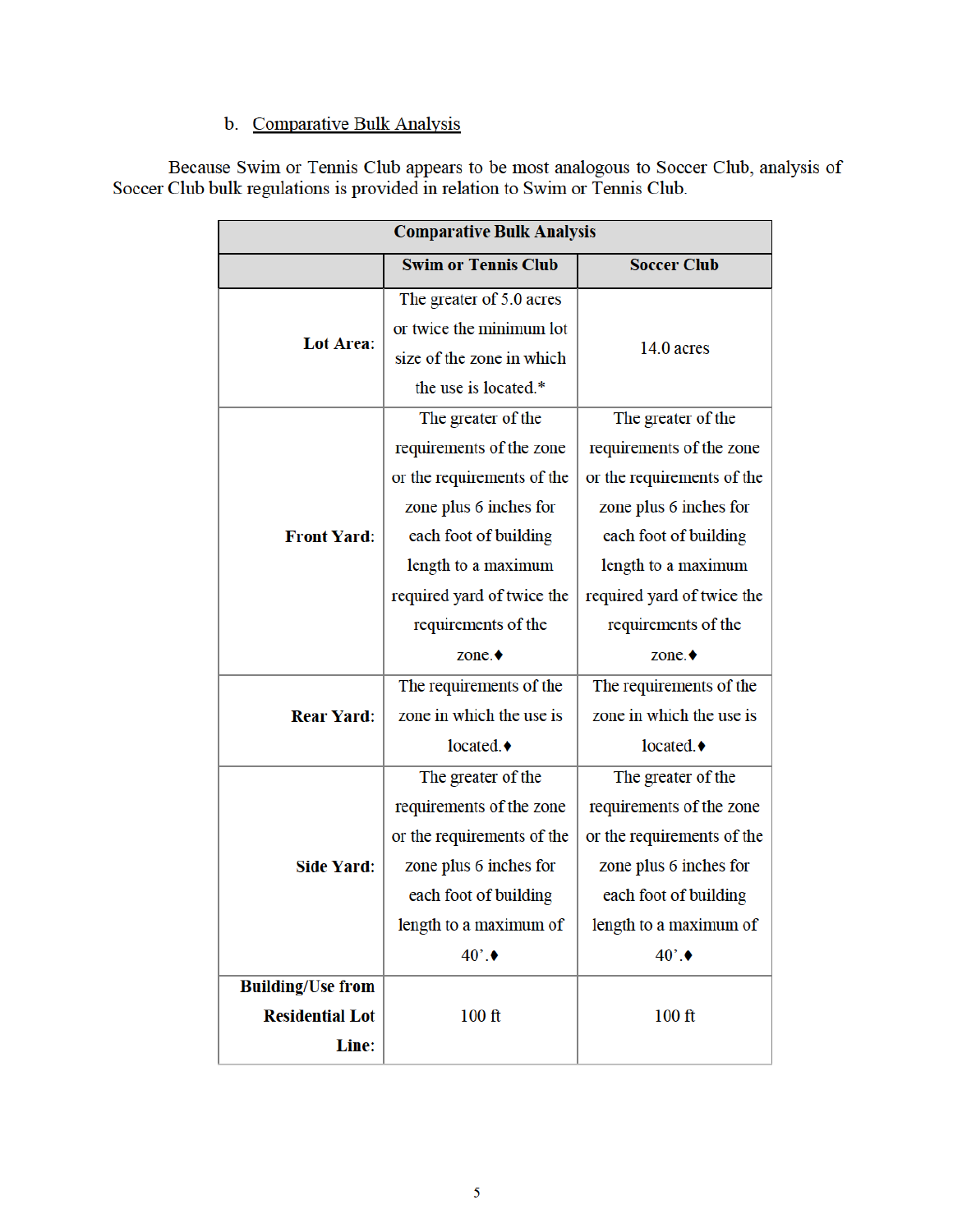| <b>Parking from</b>      |                                                                                                                                |                              |
|--------------------------|--------------------------------------------------------------------------------------------------------------------------------|------------------------------|
| <b>Residential Lot</b>   | 50 ft                                                                                                                          | 50 ft                        |
| Line:                    |                                                                                                                                |                              |
| <b>Building Area:</b>    | RA-3 & RA-2: 10%                                                                                                               | 5%                           |
|                          | RA-1 & RA-20: 15%                                                                                                              |                              |
|                          | R-10: 20%                                                                                                                      |                              |
|                          | $R-7.5:25%$                                                                                                                    |                              |
| <b>Floor Area Ratio:</b> | RA-3 & RA-2: 0.10                                                                                                              | 0.05                         |
|                          | RA-1 & RA-20: 0.15                                                                                                             |                              |
|                          | $R-10:0.20$                                                                                                                    |                              |
|                          | $R-7.5: 0.25$                                                                                                                  |                              |
| <b>Ground Coverage:</b>  | RA-3 & RA-2: 25%                                                                                                               |                              |
|                          | RA-1 & RA-20: 35%                                                                                                              | 25%                          |
|                          | R-10: 45%                                                                                                                      |                              |
|                          | $R-7.5:60%$                                                                                                                    |                              |
|                          | One (1) off-street parking<br>space for each employee<br>and (1) off-street parking<br>space for every two (2)<br>memberships. | Thirty (30) off-street       |
|                          |                                                                                                                                | parking spaces for each      |
|                          |                                                                                                                                | soccer field, three (3) off- |
|                          |                                                                                                                                | street parking spaces for    |
|                          |                                                                                                                                | each tennis court, one (1)   |
| <b>Parking:</b>          |                                                                                                                                | off-street parking space     |
|                          |                                                                                                                                | for each 300 square-feet     |
|                          |                                                                                                                                | of indoor training area,     |
|                          |                                                                                                                                | three $(3)$ off-street       |
|                          |                                                                                                                                | parking spaces for each      |
|                          |                                                                                                                                | 1,000 square-feet of         |
|                          |                                                                                                                                | office area, and one (1)     |
|                          |                                                                                                                                | off-street parking space     |
|                          |                                                                                                                                | for the maximum number       |
|                          |                                                                                                                                | of employees proposed at     |
|                          |                                                                                                                                | the site at one time.        |

*\*Note: Section 19(3.2)(d)(1) of the Regulations the minimum permitted lot area for the existing Swim and/or Tennis Club Use or proposed Athletic Club Use is 5.0 acres, 19(3.2)(e)(1) requires twice the minimum lot size for a single family dwelling.*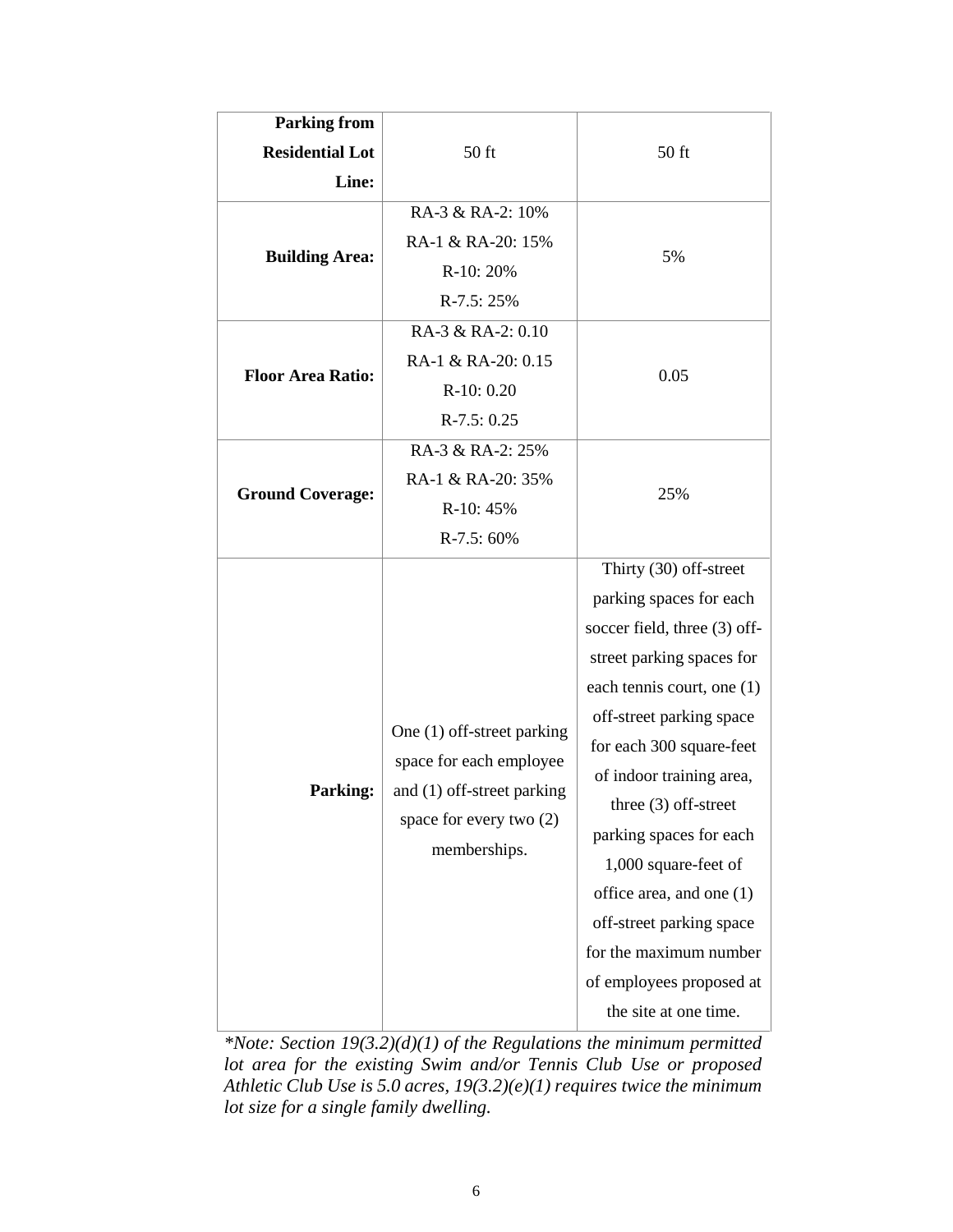*♦Note: Section 19(3.2)(d)(2) of the Regulations provide a 100' required yard for any building or area of active use, and 50' required yard for any parking area to an abutting residential property.*

#### c. DRG Analysis

The proposed text change was considered in light of the City's twelve DRG categories and as with use and bulk analyses, was made in a comparative format to Swim and Tennis Club. The outline-based analysis is included as Schedule D to this application. A summary is provided below.

The proposed text change includes clearly defined parking regulations that have been developed in consultation with Connecticut licensed professional engineers and included a nationwide audit of parking regulations for soccer clubs. Existing and proven site controls will provide for pedestrian access and internal circulation. It does not appear that *Mobility* will be negatively impacted.

Generally, the proposed Soccer Club facility will not consume significant sewerage, water, electrical, or trash and recycling resources. The conditions of approval preclude concessions, reducing water, septic, trash, and recycling requirements, and there is no industrial operation requiring significant electrical power. It is unlikely that there will be a negative impact to *Infrastructure*. Because the primary use of the site is passive recreation to membership-based organizations, the applicant does not anticipate consuming significant public safety resources. However, site plan controls will insure adequate emergency access. No negative impact to *Public Safety* is anticipated.

The proposed Soccer Club use provides significant areas of open spaces with the 100 foot buffers at property lines, as well as providing recreational opportunities to the greater and immediately surrounding community. The Soccer Club use is proposed at relatively low development standards, permitting less impervious development to impact environmentally sensitive areas. It appears *Parks and Open Spaces*, and *Environmentally Sensitive Areas* will be positively impacted by the proposed text change.

Special Exception uses in residential zones can have significant quality of life impacts and must be carefully conditioned in the zoning text to allow mitigation appropriate to site specific development. The proposed text change includes measures to manage the most significant quality of life issues affecting residential development: traffic, light, and noise. Because the text change provides new recreational opportunities, existing standards for siting are adopted, and new conditions on use and development are proposed, it appears the proposed text change will have a positive impact on *Quality of Life*.

The proposed Soccer Club use provides for alternate funding models for a community resource that increase the likelihood that an entity will provide more real estate tax revenue to the City, having a positive *Fiscal Impact*. There are no anticipated impacts to *Housing*, *Schools and Community Facilities*, *Conveniences*, *Urban Design*, or *Historic Resources*.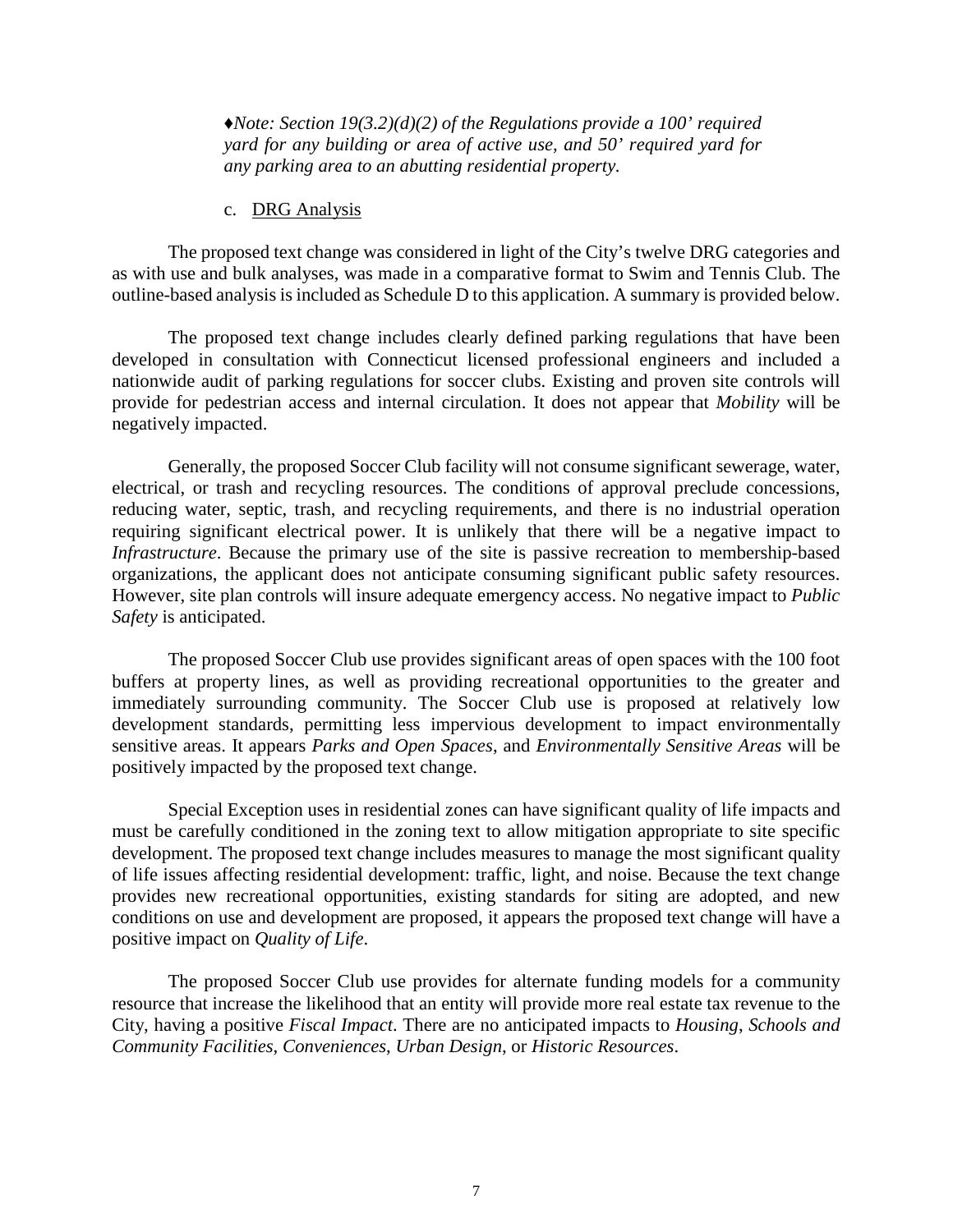#### d. Soccer Club Impact Analysis

A Geographic Information Systems (GIS) analysis was conducted to identify and evaluate properties that may be impacted by the proposed Soccer Club text change. The GIS analysis identified 32 properties eligible for the new proposed Soccer Club use by lot area. Based on that data, a preliminary topographic and practical analysis was conducted to determine whether a property could be improved with the proposed Soccer Club use.

The GIS analysis was conducted with ArcGIS, Version 10.1 software. The projected coordinated system used was Connecticut State Plane Coordinate System and the unit used was NAD83. Data was sourced from the City of Stamford including vector data, numeric data, aerial photography from 2011, and 2018 tax assessor information. All calculations are approximate and were generated by GIS and data has not been field verified. This analysis is for demonstrative purposes only, and is not offered as an opinion, legal or otherwise, on the viability of development or legal title of any specific property considered.

#### Methodology:

- 1. Identify parcels with areas of 14 acres or more located in zones RA-2 and  $RA-3$ .
- 2. Three GIS maps of each property were made to display site-specific data useful for practical analysis:
	- a. Aerial Photo Map
	- b. Topographical Map
	- c. Surrounding Uses Map
- 3. Topographical analysis was conducted on each parcel, including:
	- a. Lot Shape
	- b. Frontage
	- c. Contours
	- d. Contiguous Developable Area (not otherwise impacted by environmentally sensitive features such as watercourses or inland wetlands)
- 4. Practical analysis was conducted on each parcel, including:
	- a. Existing deed restrictions
	- b. Existing land use
- 5. A conclusion was drawn from the bulk, topographical, and practical analyses of each property.
- 6. An information sheet was generated for each parcel and provided along with the GIS maps. The information sheet provides an overview of the property's location, features, and conclusion.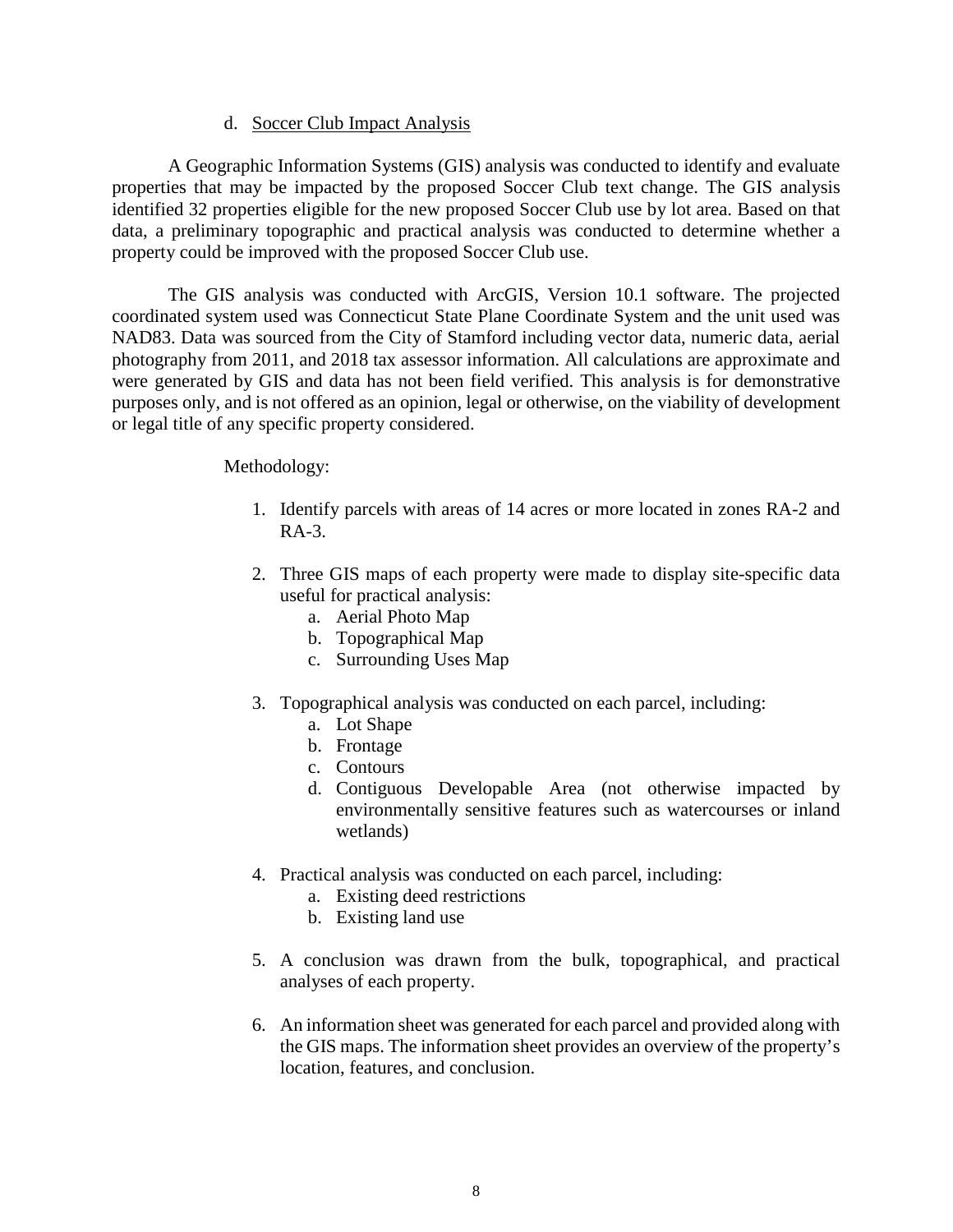- 7. Three GIS maps of the City of Stamford were made to display the results of the analyses:
	- a. Zoning District Eligible for Soccer Club Use
	- b. Properties Eligible for Soccer Club Use
	- c. Properties Satisfying Preliminary Analyses for Soccer Club Use

#### Conclusion:

The GIS bulk analysis identified 32 properties in the RA-2 and RA-3 zones comprising 14 acres or more. Of these properties, one was determined ineligible due to a bulk zoning requirement deficiency, 14 properties were determined ineligible due to practical development concerns such as significant environmental features or existing uses, and seven properties were determined ineligible due to deed restrictions. A total of 12 properties satisfied this GIS and practical analysis and appear appropriate for Soccer Club use under the existing standards and proposed conditions of section 19 of the Regulations. These and their surrounding properties represent a unique mix of permitted, special exception, and non-conforming uses. In addition, each lot contains or is located near varying environmentally sensitive resources. Finally, the 12 properties are located in a variety of locations throughout North Stamford.

Because private sports and other community clubs are currently permitted in very low density residential zones and the existing bulk dimensions of lots can accommodate the proposed Soccer Club use, the proposed text change does not appear to represent a land use change to North Stamford. The proposed text amendment includes conditions to protect neighboring properties by limiting the intensity of development, noise, and light. For these reasons, the proposed Soccer Club use appears to have utility and value to the City of Stamford and will provide a positive impact. The Soccer Club Text Change Impact Analysis is attached as Schedule E.

## **IV. Conformance with the 2014 City of Stamford Master Plan**

The Master Plan considers the City's role as Connecticut's leading city as "vital to its economy and the quality-of-life of its residents." The Master Plan goes on to state, "[m]aintaining and enhancing its place as a vibrant regional destination for jobs, shopping, dining and entertainment is central to its vitality." The proposed text change maintains a key feature of the quality-of-life and character of the City by adding to the recreational options available to the City's very low density single family residents with express conditions mitigating off-site impacts. The result is maintaining the strong residential character and quality of life the City's North Stamford residents. The proposed text change maintains existing residential zoning districts and does not result in a land use change to North Stamford.

## **V. Conclusion**

The proposed text change contributes to the Master Plan's call to maintain a high qualityof-life for residents, keeping the City vibrant and most importantly maintaining existing very lowdensity character of North Stamford. The Soccer Club use offers a stronger variety of outdoor recreational opportunities in keeping with the public welfare of the City. The adopted existing standards, and proposed conditions provide a use that will not create adverse traffic impacts, light